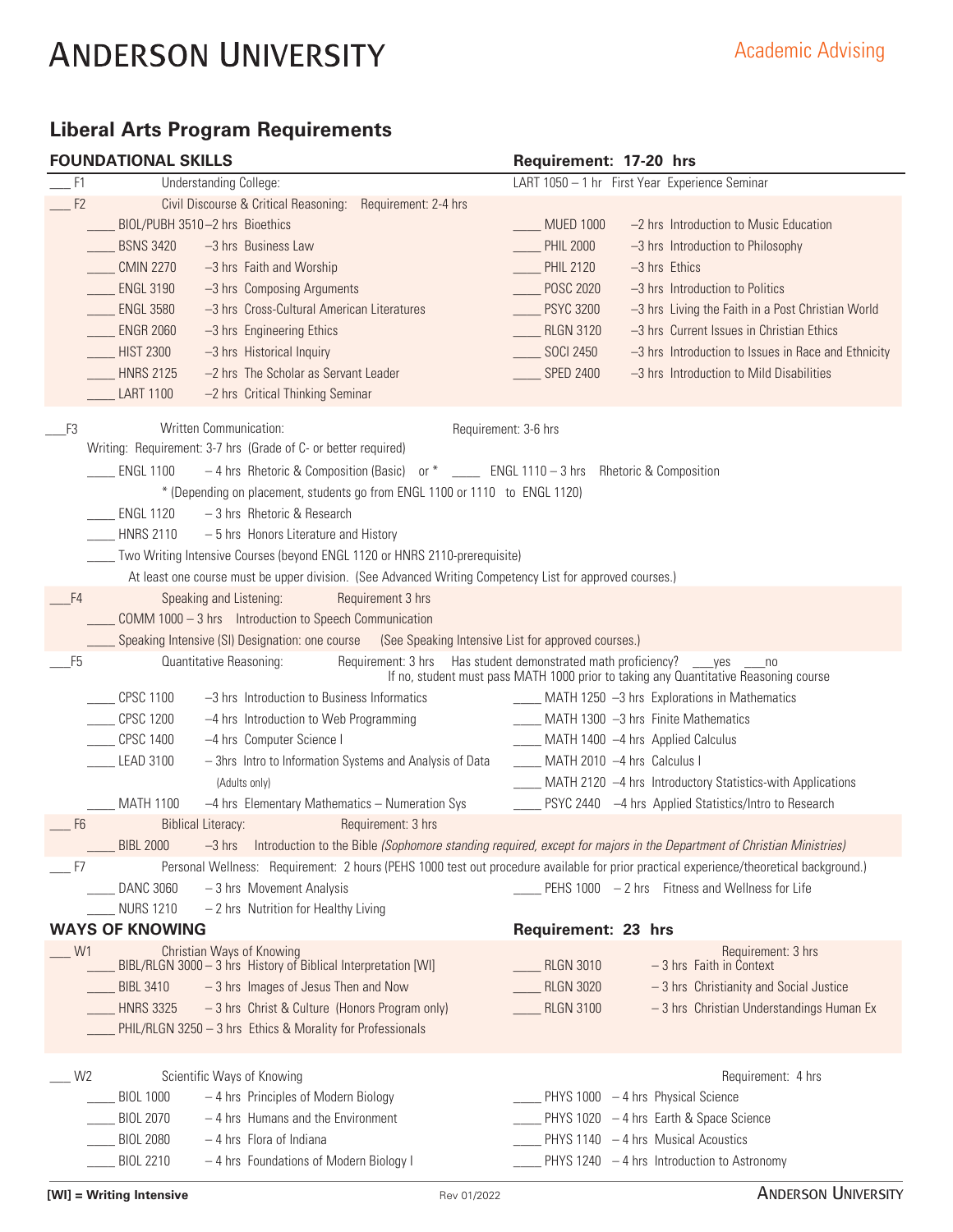|                | <b>CHEM 1000</b>                     | $-4$ hrs Introduction to Chemistry                                                                                                  | __ PHYS 2140 - 4 hrs General Physics I- Algebra                                                                                                                        |
|----------------|--------------------------------------|-------------------------------------------------------------------------------------------------------------------------------------|------------------------------------------------------------------------------------------------------------------------------------------------------------------------|
|                | CHEM 2110                            | - 4 hrs General Chemistry I                                                                                                         | PHYS 2240 - 4 hrs General Physics I- Calculus                                                                                                                          |
|                | <b>EXSC 2140</b>                     | - 4 hrs Nutrition in Health & Disease                                                                                               | PSYC 3210 - 4 hrs Behavioral Neuroscience                                                                                                                              |
|                | <b>HNRS 2210</b>                     | - 4 hrs Scientific Discoveries and Paradigm Shifts (Honors Program only)                                                            |                                                                                                                                                                        |
| W <sub>3</sub> |                                      | Civic Ways of Knowing                                                                                                               | Requirement: 3 hrs                                                                                                                                                     |
|                | <b>HIST 2000</b>                     | -3 hrs History of World Civilization                                                                                                | $HIST 2110 - 3 hrs$ American Civilization I                                                                                                                            |
|                | <b>HIST 2030</b>                     | - 3 hrs Western Civilization I                                                                                                      | HIST 2120 - 3 hrs American Civilization II                                                                                                                             |
|                | <b>HIST 2040</b>                     | -3 hrs Western Civilization II                                                                                                      | POSC 2100 - 3 hrs American National Government                                                                                                                         |
|                | <b>HNRS 2110</b>                     |                                                                                                                                     | - 5 hrs The Scholar in the Academy: Journeys and Migrations in the Western Tradition (Honors Program only)                                                             |
| W4             |                                      | Aesthetic Ways of Knowing                                                                                                           | Requirement: 3 hrs                                                                                                                                                     |
|                |                                      | AE Aesthetic Integrative course for 3 hrs                                                                                           |                                                                                                                                                                        |
|                | ARTS 1210                            | -3 hrs Drawing for Liberal Arts                                                                                                     | COMM 2550-3 hrs Appreciation of Great Speeches (SI)                                                                                                                    |
|                | <b>ARTS 1230</b>                     | $-3$ hrs Painting for Liberal Arts                                                                                                  | ENGL 3590 - 3 hrs Teaching Diversity Through Young Adult Literature                                                                                                    |
|                | <b>ARTS 1250</b>                     | Graphic Design for Liberal Arts<br>$-3$ hrs                                                                                         | MUSC 2210 - 3 hrs Music, the Arts and Culture                                                                                                                          |
|                |                                      |                                                                                                                                     |                                                                                                                                                                        |
|                | <b>ARTH 2000</b>                     | -3 hrs Great Themes in Art History                                                                                                  |                                                                                                                                                                        |
|                |                                      | If you did not use an AE option to fulfill Aesthetic, choose one class from AP (Appreciation) and one from AX (Experiential).       |                                                                                                                                                                        |
|                | (AP) _____ DANC 3510                 | $-2$ hrs Period Dance                                                                                                               | MUSC 2110 - 2 hrs  Intro to Music Literature                                                                                                                           |
|                | <b>ENGL 2500</b>                     | $-2$ hrs Appreciation of the Writing Craft [WI]                                                                                     | MUSC 2220 - 2 hrs Music in Society                                                                                                                                     |
|                | <b>MUED 2110</b>                     | - 2 hrs Music for the Elem Classroom                                                                                                | THEA 2350 $-2$ hrs Introduction to Acting                                                                                                                              |
| (AX)           | DANC 1120-2120-3120                  | $-1$ hr Tap $1/$ II / III                                                                                                           | MUPF 1030 - 1 hr Class Lessons in Piano I                                                                                                                              |
|                |                                      | DANC 1220-2220-3220-4220 - 1 hr Modern Dance I / II / III / IV                                                                      | MUPF $1070 - 1430 - 1$ hr Ensembles                                                                                                                                    |
|                |                                      | DANC 1320-2320-3320-4320 - 1 hr Jazz I / II / III / IV                                                                              | MUPF 1410 - 1 hr Class Lessons in Guitar I                                                                                                                             |
|                |                                      | DANC 1420-2420-3420-4420 - 1 hr Ballet I / II / III / IV                                                                            | MUPF 1420 - 1 hr Class Lessons in Guitar II                                                                                                                            |
|                | ENGL 2510                            | -1 hr *Creative Writing Workshop                                                                                                    | MUPF 1700 - 4890 - 1 hr Private Study (voice, piano, instr)                                                                                                            |
|                | <b>MUPF 1010</b>                     | $-1$ hr Class Lessons in Voice I                                                                                                    | *(Corequisite requirement of ENGL 2500)                                                                                                                                |
| W5             |                                      | Social and Behavioral Ways of Knowing:                                                                                              | Requirement: 3 hrs                                                                                                                                                     |
|                | <b>ECON 2010</b>                     | -3 hrs Principles of Macroeconomics                                                                                                 | $\frac{1}{2}$ SOCI 2010 - 3 hrs Introduction to Sociology                                                                                                              |
|                | <b>SOCI 2020</b>                     | - 3 hrs Social Problems                                                                                                             | SOCI 2100 - 3 hrs Family in Global/Diverse Context                                                                                                                     |
|                |                                      | EDUC/PSYC 2110 - 3 hrs Educational Psychology                                                                                       | PSYC 2000 - 3 hrs General Psychology                                                                                                                                   |
|                | <b>LEAD 2300</b>                     | - 3 hrs Social Problems and Their Impact on the Workplace<br>(Adults Only)                                                          | HNRS 3311 - 3 hrs Honors Social Science (Honors Program only)                                                                                                          |
|                | Global/Intercultural Ways of Knowing |                                                                                                                                     | Requirement: 7 hrs                                                                                                                                                     |
|                |                                      | One foreign language course (4) based on departmental placement plus one global/intercultural or additional foreign language course |                                                                                                                                                                        |
| W <sub>6</sub> |                                      | Modern Foreign Languages                                                                                                            |                                                                                                                                                                        |
|                | <b>FREN 1010</b>                     | - 4 hrs Elementary French I                                                                                                         | SPAN 1010 - 4 hrs Elementary Spanish I                                                                                                                                 |
|                | FREN 1020                            | - 4 hrs Elementary French II                                                                                                        | SPAN 1020 - 4 hrs Elementary Spanish II                                                                                                                                |
|                | <b>FREN 2010</b>                     | - 4 hrs Intermediate French I                                                                                                       | SPAN 2010 - 4 hrs Intermediate Spanish I                                                                                                                               |
|                | <b>FREN 2020</b>                     | - 4 hrs Intermediate French II                                                                                                      | SPAN 2020 - 4 hrs Intermediate Spanish II                                                                                                                              |
|                | <b>GERM 1010</b>                     | - 4 hrs Elementary German I                                                                                                         | SPAN 3010 - 4 hrs Spanish Composition [WI]                                                                                                                             |
|                |                                      |                                                                                                                                     |                                                                                                                                                                        |
|                | <b>GERM 1020</b>                     | - 4 hrs Elementary German II                                                                                                        | FLAN 2000 $-4$ hrs Language and Society*                                                                                                                               |
|                | <b>GERM 2010</b>                     | -4 hrs Intermediate German I                                                                                                        |                                                                                                                                                                        |
|                |                                      | Ancient Languages                                                                                                                   |                                                                                                                                                                        |
|                | <b>BIBL 2110</b>                     | - 4 hrs Beginning Hebrew I                                                                                                          | BIBL 2210 $-4$ hrs Beginning Greek I                                                                                                                                   |
|                | <b>BIBL 2120</b>                     | - 4 hrs Beginning Hebrew II                                                                                                         | BIBL 2220 - 4 hrs Beginning Greek II                                                                                                                                   |
| W7             |                                      | Global/Intercultural                                                                                                                | * International students who completed secondary schooling in a language other than English take either a foreign language (placement testing as needed) or FLAN 2000. |
|                | <b>BIBL 3310</b>                     | - 3 hrs Archeology History/Ancient Near East                                                                                        | <b>ENGR 2090</b><br>- 2 hrs Systems Engineering                                                                                                                        |
|                | <b>BSNS 3120</b>                     | $-3$ hrs Global Business                                                                                                            | <b>FLAN 2000</b><br>- 4 hrs Language and Society                                                                                                                       |
|                | <b>COMM 3050</b>                     | $-3$ hrs Global Communication                                                                                                       | <b>FLAN 3400</b><br>-3 hrs The French and Spanish Speaking Caribbean                                                                                                   |
|                | <b>DANC 3000</b>                     | - 3 hrs Global Dance Forms                                                                                                          | <b>HIST 3100</b><br>- 3 hrs Ancient History                                                                                                                            |
|                | <b>EDUC 3550</b>                     | $-3$ hrs Intercultural Education                                                                                                    | <b>HIST 3190</b><br>- 3 hrs The Jewish Holocaust in Historical Context                                                                                                 |
|                | <b>ENGL 2220</b>                     | $-3$ hrs Global Literature                                                                                                          | <b>HIST 3240</b><br>- 3 hrs History of Russia & the Soviet Union                                                                                                       |
|                | <b>ENGR 2080</b>                     | - 3 hrs Service Through Engineering & Technology                                                                                    | <b>HIST 3250</b><br>-3 hrs History of the Cold War                                                                                                                     |
|                |                                      |                                                                                                                                     |                                                                                                                                                                        |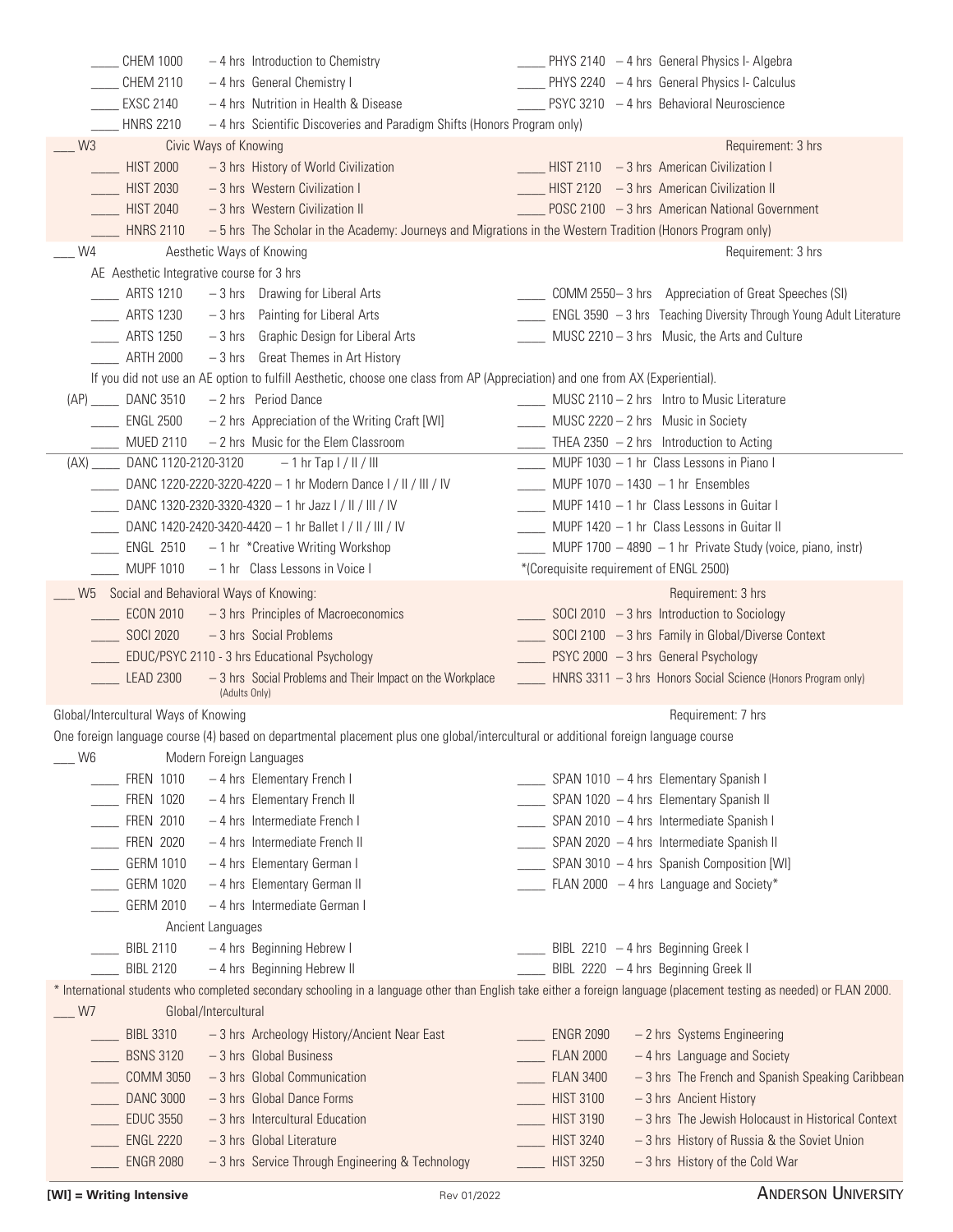| <b>HIST 3260</b> | -3 hrs Women in the World, 1800 to Present [WI]           | <b>MUSC 2330</b> | $-3$ hrs Intro To World Music                           |
|------------------|-----------------------------------------------------------|------------------|---------------------------------------------------------|
| <b>HIST 3280</b> | $-3$ hrs The Age of Global Empires                        | <b>POSC 3320</b> | -3 hrs Civilian Perspectives on Political Violence [WI] |
|                  | HIST/RLGN 3320 - 3 hrs World Religions                    | POSC 3450        | -3 hrs Politics of the Modern World [WI]                |
| <b>HIST 3300</b> | $-3$ hrs Middle East [WI]                                 | SOCI 2450        | $-3$ hrs Intro to Issues in Race & Ethnicity            |
| <b>HIST 3360</b> | $-3$ hrs History of Modern Asia                           | SOCI 3470        | $-3$ hrs Environmental Sociology                        |
| <b>HIST 3370</b> | -3 hrs General History of Latin America                   | <b>SPAN 3020</b> | - 4 hrs Spanish Conversation                            |
| <b>HIST 3425</b> | -3 hrs Slavery and Freedom in the Modern World [WI]       | <b>SPAN 3101</b> | - 4 hrs Spanish for Health Care                         |
| <b>HRNS 3221</b> | -3 hrs The Scholar as Citizen (Honors Program) [WI]       | <b>SPAN 3102</b> | $-4$ hrs Spanish for Ministry                           |
| <b>LEAD 4550</b> | -3 hrs Diversity and Intercultural Humility (Adults only) |                  | Additional foreign language course from W6              |
|                  |                                                           |                  |                                                         |

### \_\_\_ W8 **EXPERIENTIAL**

An experiential learning activity that will be fulfilled by a course, internship, practicum, capstone, clinical, or approved academic department activity.

#### **SPEAKING INTENSIVE COURSES**

#### **One Oral Communications Intensive class course beyond COMM 1000**

|                               | ARTS 4950 $-4$ hrs Comprehensive Projects II                                  |                  | HNRS 2125 $-2$ hrs Scholar as Servant Leader (Honors Program only)               |
|-------------------------------|-------------------------------------------------------------------------------|------------------|----------------------------------------------------------------------------------|
|                               | ATRG 4910 $-2$ hrs Seminar in Athletic Training                               |                  | $LART 4500 - 3$ hrs Critical Thinking and Transformative Development             |
|                               | BSNS $3210 - 3$ hrs Buyer/Seller Relations                                    |                  | LEAD 4990 $-3$ hrs Action Research Project (Adults only)                         |
| BSNS 4480 $-3$ hrs Leadership |                                                                               |                  | MATH 4000 $-2$ hrs Problem Seminar                                               |
|                               | CHEM/BIOL/PHYS 4910/4920 - 1 hr Science Seminar                               |                  | MUBS 3350/BSNS 3330 $-$ 3 hrs Music Marketing                                    |
|                               | CMIN 3910 $-3$ hrs Ministry Seminar                                           |                  | MUED 3110 $-3$ hrs Music in the Elementary School                                |
|                               | COMM 2550 - 3 hrs Appreciation of Great Speeches                              |                  | MUED 3350 $-2$ hrs Voice Pedagogy                                                |
|                               | COMM 3420 - 3 hrs Cinema Studies                                              |                  | MUSC 4955 $-3$ hrs Senior Presentation                                           |
|                               | CRIM 4900 - 3 hrs Criminal Justice Seminar                                    |                  | MUTR 3210 $-2$ hrs Musical Theatre Styles I                                      |
|                               | CPSC 4960 - 2 hrs Senior Design Capstone II                                   |                  | NURS 4960 $-4$ hrs Leadership Capstone                                           |
|                               | DANC $3050 - 3$ hrs Dance Pedagogy                                            |                  | PETE 4900 $-2$ hrs Tech Application in Sport, Physical Act, & Rec                |
|                               | EDUC 4120 $-4$ hrs Organization and Management for the                        |                  | POSC 3211 $-3$ hrs The Congress                                                  |
|                               | Elementary Classroom                                                          |                  | POSC $3212 - 3$ hrs The Presidency                                               |
|                               | EDUC 4710 $-4$ hrs Management/Organization/Methods in the Secondary Classroom |                  | POSC $3370 - 3$ hrs Intelligence and Security Studies                            |
|                               | $ENGL$ 3050 $-3$ hrs History of the English Language                          |                  | PSYC 3200 $-3$ hrs Living the Faith in a Post Christian World                    |
| ENGL 2220                     | $-3$ hrs Global Literature                                                    | <b>PSYC 4110</b> | -3 hrs Capstone: Psychological Issues/Youth                                      |
|                               | $ENGR 4960 - 2 hrs$ Engineering Senior Design II                              | <b>PSYC 4210</b> | -3 hrs History and Systems                                                       |
| <b>EXSC 4910</b>              | $-3$ hrs Research in Exercise Science                                         | <b>PSYC 4520</b> | -3 hrs Capstone Research II                                                      |
| <b>EXSC 4920</b>              | - 2 hrs Seminar in Exercise Science                                           | <b>SOCI 4200</b> | $-3$ hrs Social Stratification                                                   |
| <b>FLAN 4900</b>              | $-3$ hrs Senior Seminar in Foreign Languages                                  | SOCI 4950        | $-$ 3 hrs Family Life Education Methodology and Professional Ethics and Practice |
| <b>HIST 2300</b>              | $-3$ hrs Historical Inquiry                                                   |                  | $SOWK 4850 - 3$ hrs Social Work Practicum                                        |
| <b>HIST 2350</b>              | $-3$ hrs Foundation of Public History                                         |                  | SPAN 3020 $-3$ hrs Spanish Conversation                                          |
| <b>HIST 4930</b>              | - 1 hrs Senior Seminar                                                        |                  | THEA 3210 $-3$ hrs Musical Theatre Styles I                                      |
|                               |                                                                               |                  |                                                                                  |

### **ADVANCED WRITING COMPETENCY**

#### **Two writing intensive courses beyond ENGL 1120 (pre-requisite)**